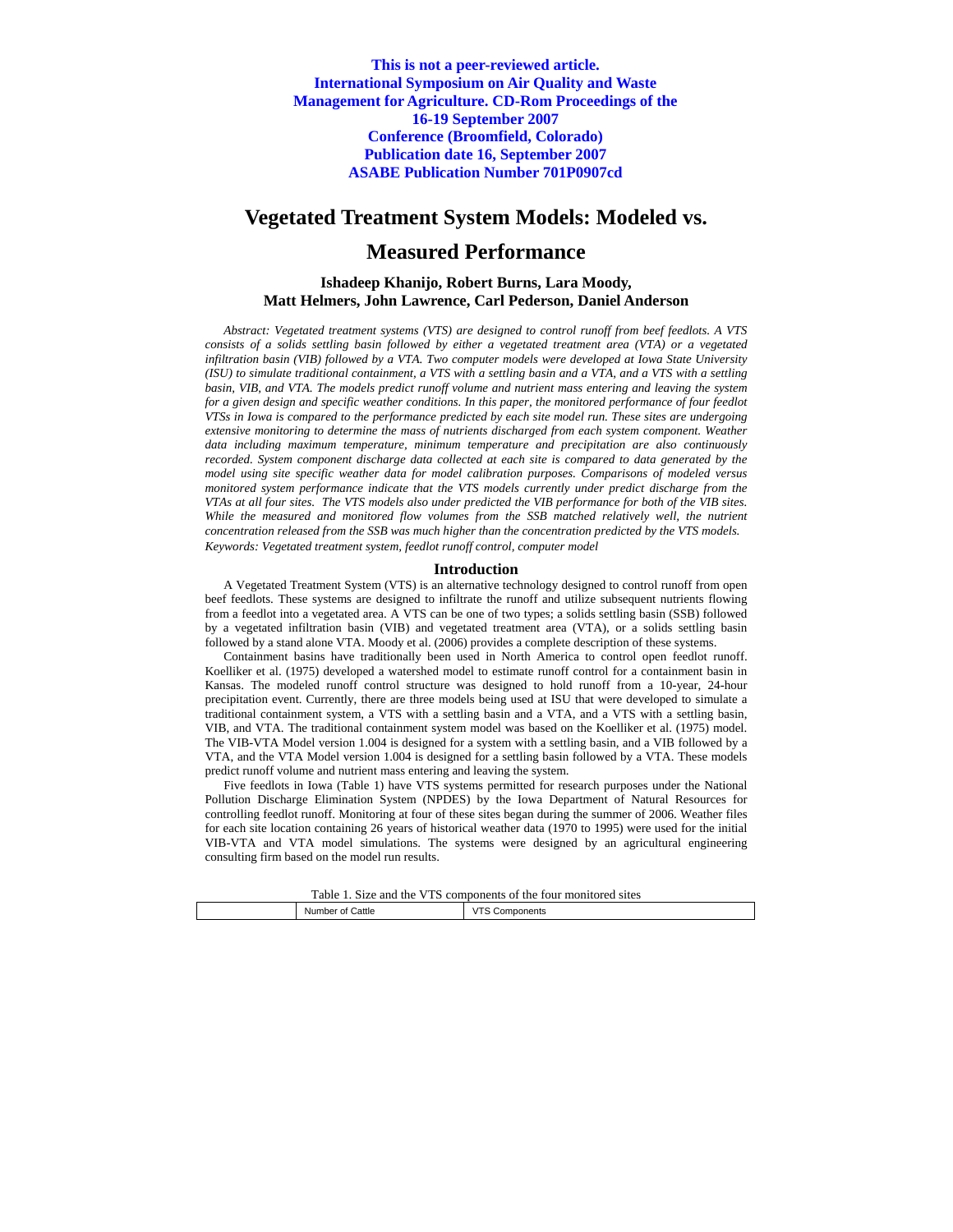|                | On-Site | Research Portion | On-Site                     | Research Portion            |  |
|----------------|---------|------------------|-----------------------------|-----------------------------|--|
| Northwest IA 1 | 1400    | 800              | $3$ SSB $-5$ VTA            | $1$ SSB $-$ 1 VTA           |  |
| Northwest IA 2 | 4000    | 4000             | $1$ SSB $-$ 1 VIB $-$ 1 VTA | $1$ SSB $-$ 1 VIB $-$ 1 VTA |  |
| Central IA 1   | 1400    | 1000             | $2$ SSB – 3 VTA             | $1$ SSB $-$ 2 VTA           |  |
| Central IA 2   | 2400    | 800              | $3$ SSB – 5 VIB – 3 VTA     | $1$ SSB $-$ 1 VIB $-$ 1 VTA |  |

Data provided in this paper includes three months of monitoring at Northwest IA 1 and Northwest IA 2, four months of monitoring at Central IA 1, and six months of monitoring at Central IA 2. The VTS models have been run for the sites using measured rainfall collected at each site during the 2006 monitoring period for each site. This paper does not evaluate the performance of the VTS and compare it to the containment basin systems. The objective of this paper is to compare the measured discharge volumes and mass of nutrients released from the SSB, VIB, and VTA with the values predicted by the two VTS models using actual weather data.

#### **VIB-VTA and VTA Models Version 1.004**

The models are event or routine based and simulate the performance of both VTA and VTA-VIB systems. Both models require numerous inputs such as site specific weather information, soil properties, and feedlot, settling basin, VIB and VTA design characteristics. The model outputs include volume of discharge and mass of nutrients released from each component of the system.

*VTA model:* The VTA model calculates daily runoff from a feedlot based on the input weather data, and accumulates the runoff in the SSB and then releases it to the VTA. In the model, the length of the VTA is divided into 100 equal lengthwise sections and the model tracks the volume of effluent and concentration of nutrients from the SSB through these 100 VTA sections. The model also accounts for infiltration into the VTA and direct precipitation onto the VTS.

*VIB-VTA Model:* The VIB-VTA model calculates daily runoff from the feedlot, accumulates it in the SSB, and then releases it to the VIB with subsequent discharge to the VTA. The model tracks the wetting front of the settling basin effluent down the VIB soil profile as the liquid moves through the tiles. Tile flow from the VIB is routed to the VTA and the model simulates this as inflow to the VTA. The model accounts for infiltration, evaporation and direct precipitation onto the system. The runoff front in the VTA moves to the next section until water removal exceeds input and the wetted front stops moving.

Each model has certain events, which contains code for running the models. There are 10 events in the VIB-VTA and VTA model – user input, soil properties calculation, snow events, five day rainfall, hyetograph, hydrograph, settling basin, VTA/VIB soil moisture, VTA/VIB infiltration and VTA/VIB redistribution. Most of the calculations are performed with daily execution of these events to generate final output. The soil properties event calculates porosity, field capacity and wetting front for four layers of the soil in the VIB and VTA. The snow melt event calculates the snow melt from a feedlot and adds it to the total volume discharging from a SSB. The five-day rainfall event in the model determines the antecedent moisture content of the feedlot surface. The hyetograph event generates a rainfall hyetograph from the precipitation input in the weather file. The feedlot runoff hydrograph is generated using the Soil Conservation Service (SCS) unit hydrograph method in the hydrograph event. The settling basin event tracks settling basin inputs, calculates discharge volume and nutrient concentrations, and routes the flow to VIB/VTA. The model sets the nutrient concentrations entering the system based on settling basin capacity and type of feedlot surface. Mass of nutrients leaving the settling basin is calculated as the product of outflow volume and outflow nutrient concentration. The VIB/VTA soil moisture event determines evapotranspiration of the system and plant uptake of nitrogen and phosphorus. The VTA/VIB infiltration event estimates infiltration of runoff and precipitation into the sections of the VIB/VTA. The VTA redistribution event tracks moisture in soil profile of the VIB/VTA. The detailed description of the events is given in Wulf and Lorimor, 2005.

#### **Methods**

The two year monitoring of the five sites includes recording hourly air temperature, rainfall depth, rainfall intensity and discharge runoff volume from the SSB, VIB and VTA. Samples are collected during discharge events at the outlets of the SSB, VIB and VTA. These flow-based samples are analyzed for ammonia, BOD, COD, chloride, pH, total phosphorus, total dissolved solids, total kjehldahl nitrogen (TKN), total suspended solids, nitrate–N, orthophosphate and fecal coliform concentrations. The mass of nutrients released from each component of the system is calculated as a product of the nutrient concentration and volume released. Monthly groundwater samples, annual surface water samples, annual surface soil samples and biennial deep soil samples are also collected as part of the monitoring at these sites.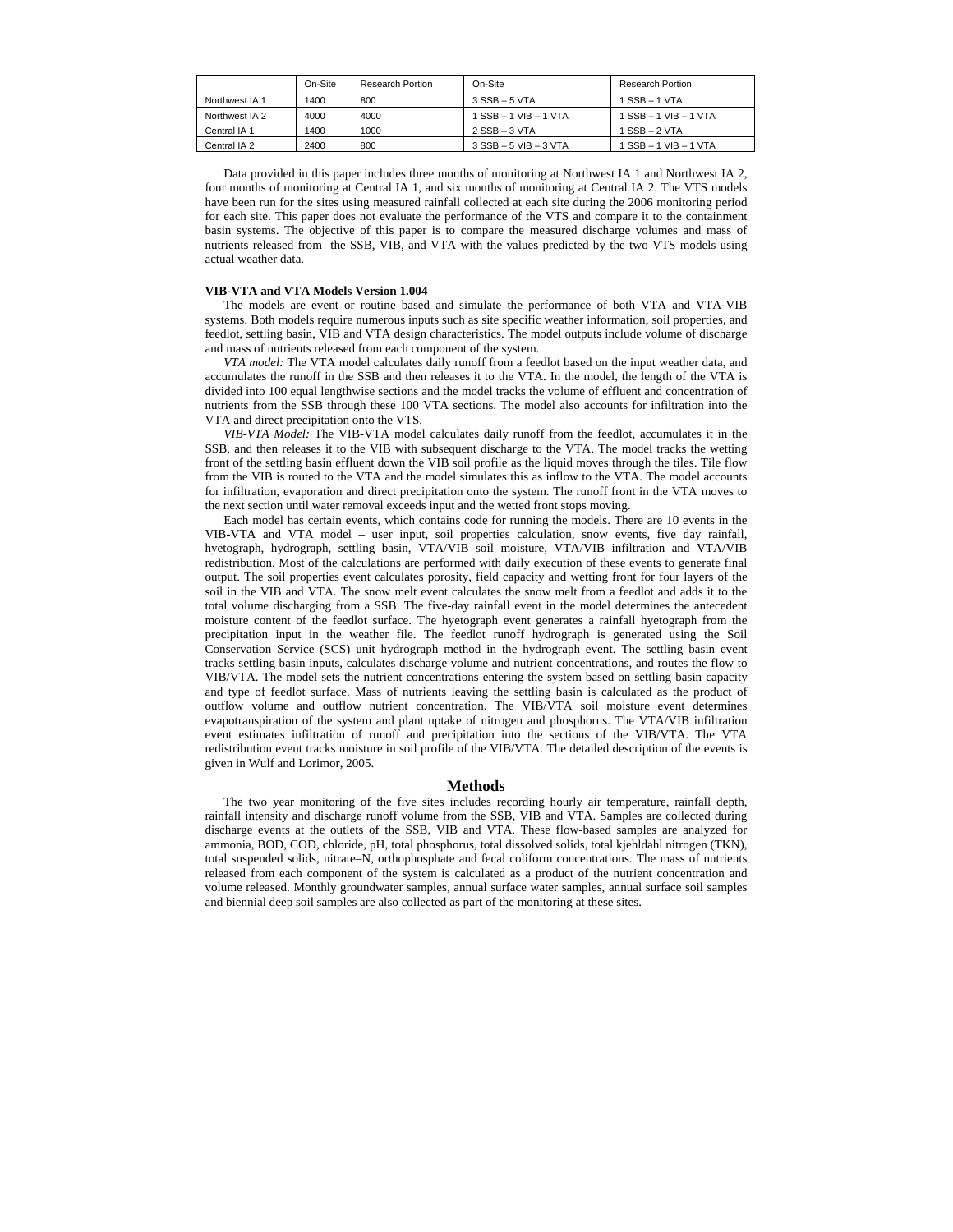The hourly temperature at each site is measured by temperature loggers, and rainfall depth and intensity is measured by ISCO 674 tipping bucket rain gauges. The runoff flowing out of the SSB is measured with ISCO 750 Area Velocity flow meter or ISCO 720 submerged probe depending upon whether a pipe or a flume is installed at the end of the SSB. The flow coming out of the tile lines in the VIB is collected in a sump and is pumped on to the VTA. Pumped volume is measured by a Neptune turbine flow meter. The discharge from the system is measured with ISCO 750 Area Velocity flow meter or ISCO 720 submerged probe depending upon weather a pipe or a flume is installed at the end of the VTA. A detailed description of the monitoring system and the instrumentation used for each site is given in Moody et al. (2006).

Northwest IA 1 and Central IA 1 sites were run with the VTA model, and Northwest IA 2 and Central IA 2 sites were run with the VIB-VTA model using collected weather data. Models were simulated for the monitored time period included here. Table 2 shows monitoring period, 25-year 24-hour design storm size, and the largest storm size recoded at each site. The weather file for each site contains weather data (precipitation and temperature) recorded during the monitoring period. Using the weather file and VTS design parameters as inputs, VIB-VTA and VTA model runs were conducted for each site.

| Site           | Monitoring period | 25 year 24 hour design storm (cm) | Largest storm (cm) |
|----------------|-------------------|-----------------------------------|--------------------|
| Central IA 1   | 153 davs          | 12.7                              | 1.86               |
| Central IA 2   | 184 days          | 12.9                              | 3.02               |
| Northwest IA 1 | 123 davs          | 12.7                              | 1.72               |
| Northwest IA 2 | 123 davs          | 12.4                              | 2.53               |

Table 2. Monitoring period, 25-year 24-hour design storm size and largest storm recorded at each site.

#### **Results**

The comparison of the modeled and measured results was completed in two parts: comparison of the discharge volume released from each component of the VTS and comparison of the mass of nutrients released from the VTS.

*Comparison of discharge volume:* Initial comparisons included plotting of modeled and actual discharge outputs from the SSB, VIB and VTA per day for the complete monitoring time period.

*SSB performance***:** The daily modeled and measured SSB discharge volume was compared for each site. Figure 1 shows an example of such a plot for Northwest IA 2. The VIB-VTA and VTA models predicted flow from the SSB on the same dates that the measured discharges occurred at all sites. During the monitoring periods, the model for Central IA 1 predicted more than the measured discharge from the SSB for 18 out of 20 runoff events. The VIB-VTA model for Central IA 2 also predicted more SSB discharge than was measured for 35 out of 38 events during the six month monitoring period. In the case of Northwest IA 1, the modeled SSB discharge was more than the measured for seven out of 12 events. The modeled SSB discharge for Northwest IA 2 was comparable to the monitored discharge for all the runoff events.

*VIB performance*: The measured and modeled VIB discharge volume was plotted versus the monitored time period for the two sites with a VIB-VTA system. The modeled VIB discharge for Central IA 2 was less than the measured discharge for 14 out of 16 tile flow events. Of these 14 events, the VIB-VTA model predicted no discharge for 11 events. The VIB-VTA model predicted more than the measured discharge for four out of seven events at Northwest IA 2.

*VTA performance:* VTAs at all four sites had well established vegetation by the end of the monitoring period. The VTAs at all four sites discharged during the monitoring time periods. But the VIB-VTA and VTA models did not predict any discharge from the VTA for the four sites during this period. Central IA 1 and 2 recorded two and six VTA discharge events, respectively. Northwest IA 1 and 2 recorded two and four VTA discharge events, respectively.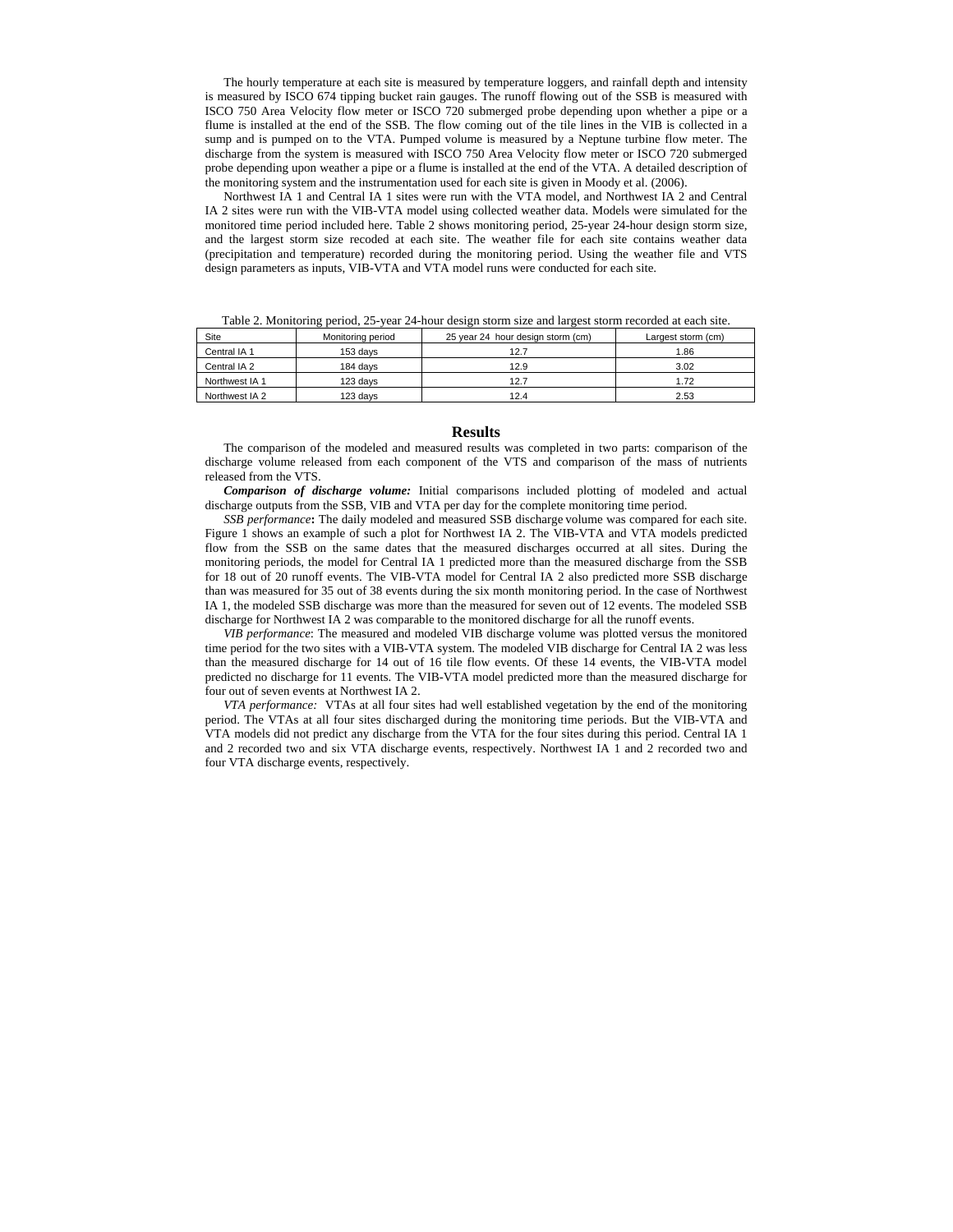

Figure 1. Daily solid settling basin discharge for the monitoring period at Northwest IA 2.

Next, the measured and modeled outputs volumes were compared. The daily discharge data was summed per event and days with no discharge were omitted from the data set. The difference between modeled and measured discharge from the SSB, VIB and VTA were calculated for each discharge event. Table 3 shows the average difference between modeled and measured values per site for each component of the system over the monitoring period.

| Site                         | Average difference between<br>modeled and measured<br>discharge $(m^3)$ | Monitoring<br>period (days) | Modeled component performance         |  |
|------------------------------|-------------------------------------------------------------------------|-----------------------------|---------------------------------------|--|
| Solid settling basin         |                                                                         |                             |                                       |  |
| Central IA 1                 | 4.4                                                                     | 153                         | Model under predicted SSB performance |  |
| Central IA 2                 | 24.7                                                                    | 184                         | Model under predicted SSB performance |  |
| Northwest IA 1               | $-153.41$                                                               | 123                         | Model over estimated SSB performance  |  |
| Northwest IA 2               | $-57.17$                                                                | 123                         | Model over estimated SSB performance  |  |
| Vegetated infiltration basin |                                                                         |                             |                                       |  |
| Central IA 2                 | $-38.46$                                                                | 184                         | Model over estimated VIB performance  |  |
| Northwest IA 2               | $-21.37$                                                                | 123                         | Model over estimated VIB performance  |  |
| Vegetated treatment area     |                                                                         |                             |                                       |  |
| Central IA 1                 | $-187.06$                                                               | 153                         | Model over estimated VTA performance  |  |
| Central IA 2                 | $-32.57$                                                                | 184                         | Model over estimated VTA performance  |  |
| Northwest IA 1               | $-166.77$                                                               | 123                         | Model over estimated VTA performance  |  |
| Northwest IA 2               | $-48.47$                                                                | 123                         | Model over estimated VTA performance  |  |

Table 3. Average difference between modeled and measured event outputs for each site

During the monitoring period, rainfall resulted in VTA discharges at all four sites. Neither the VIB-VTA or VTA model predicted discharge from the VTAs however; hence, the models overestimated the VTA performance at all four sites. However, on average, the VIB-VTA model better predicted discharge from the VIB than the VTA during the monitoring periods for Central and Northwest IA 2 (Table 1).The VTS models have shown a mixed trend in modeling SSB performance. The VTS models under predicted the SSB performance for Central IA 1 and 2 and over predicted the SSB performance for Northwest IA 1 and 2.

All measured discharges from the SSB, VIB and VTA were compared to the predicted model discharges for the four sites (figure 2, 3 and 4). In figure 2, the points lying above the 1:1 line (theoretically where modeled equals measured) show that the model is predicting more discharge than the monitored results from the SSB. Points below the 1:1 line show that model under estimated the SSB's discharge volume.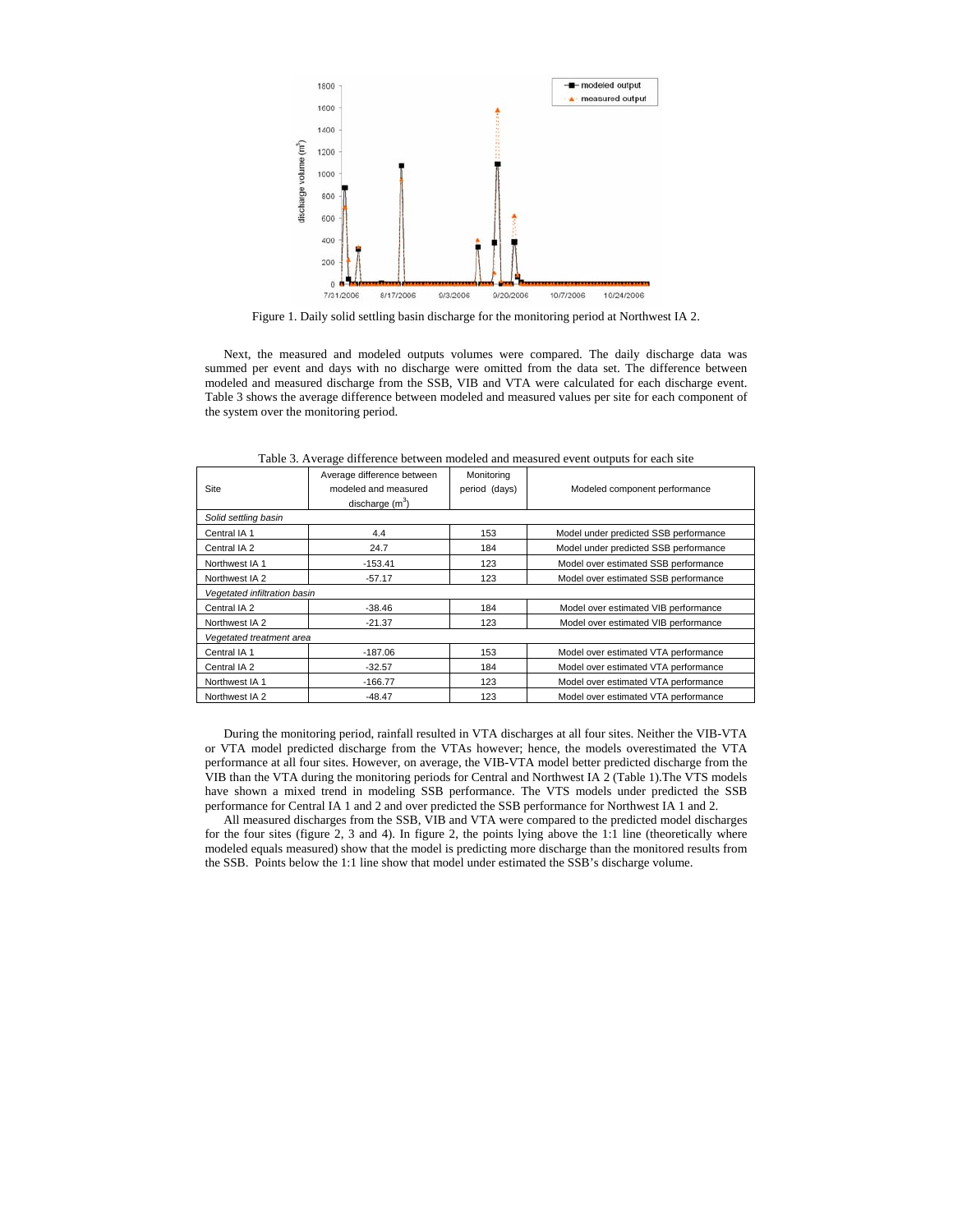

Figure 2. Measured versus modeled solid settling basin outputs.

Figure 3 shows the measured and modeled discharges from the VIB for the two sites. The model over estimated the VIB performance for central IA 2 for 14 of the 16 events and 3 of the 7 events for Northwest IA 2. As can be seen in the graph, the magnitude of the over/under prediction varies by event. Figure 4 shows over estimation of the VTA's performance for the four sites. The VTA models predicted no discharge from the VTA at the four sites but the VTAs at all four sites discharged at least twice during the monitoring periods. The number of discharge events at the VTA recorded at each site is as follows: Central IA 1 – two events, Central IA 2 – six events, Northwest IA 1 – two events and Northwest IA 2 – four events.



The performance of the VTS models was tested using linear regression. Linear models were fit for the SSB and VIB modeled versus measured discharges as shown in Figures 5 and 6. Coefficient of determination  $R^2$  for each linear fit line was calculated using MS Excel and the slope of the linear fit line was tested to be significantly different from one at the 0.05 significance level using t-test. The model is considered to be an accurate prediction of the system if the  $R_2$  value is high and the slope of the linear fit is close to one (the 1:1 theoretical line where the modeled value equals the measured value).

The  $\mathbb{R}^2$  values calculated by fitting linear models to the SSB performance were: Central IA 1 – 0.93, Central IA 2- 0.83, Northwest IA  $1 - 0.92$  and Northwest IA  $2 - 0.95$ . The slope of the linear fit line was not significantly different from one for three of the four sites. At Northwest IA 1, while the  $R^2$  value was high, the slope of the line was determined to be significantly different from one, signifying that the model is consistently predicting less than the measured values. Analysis of SSB flow data from Central IA 1, Central IA 2 and Northwest IA 2 have high  $R^2$  values and slopes of the regression lines that are not significantly different from one, implying that the modeled and measure discharge volumes compare reasonably.

Figure 6 shows the accuracy of the VIB-VTA model to predict VIB performance at two sites. The  $R^2$ value for Central IA 2 is 0.51 and the slope is significantly different from one at the 0.05 significance level; this indicates that modeled and measured values are not comparable and the model is predicting less than the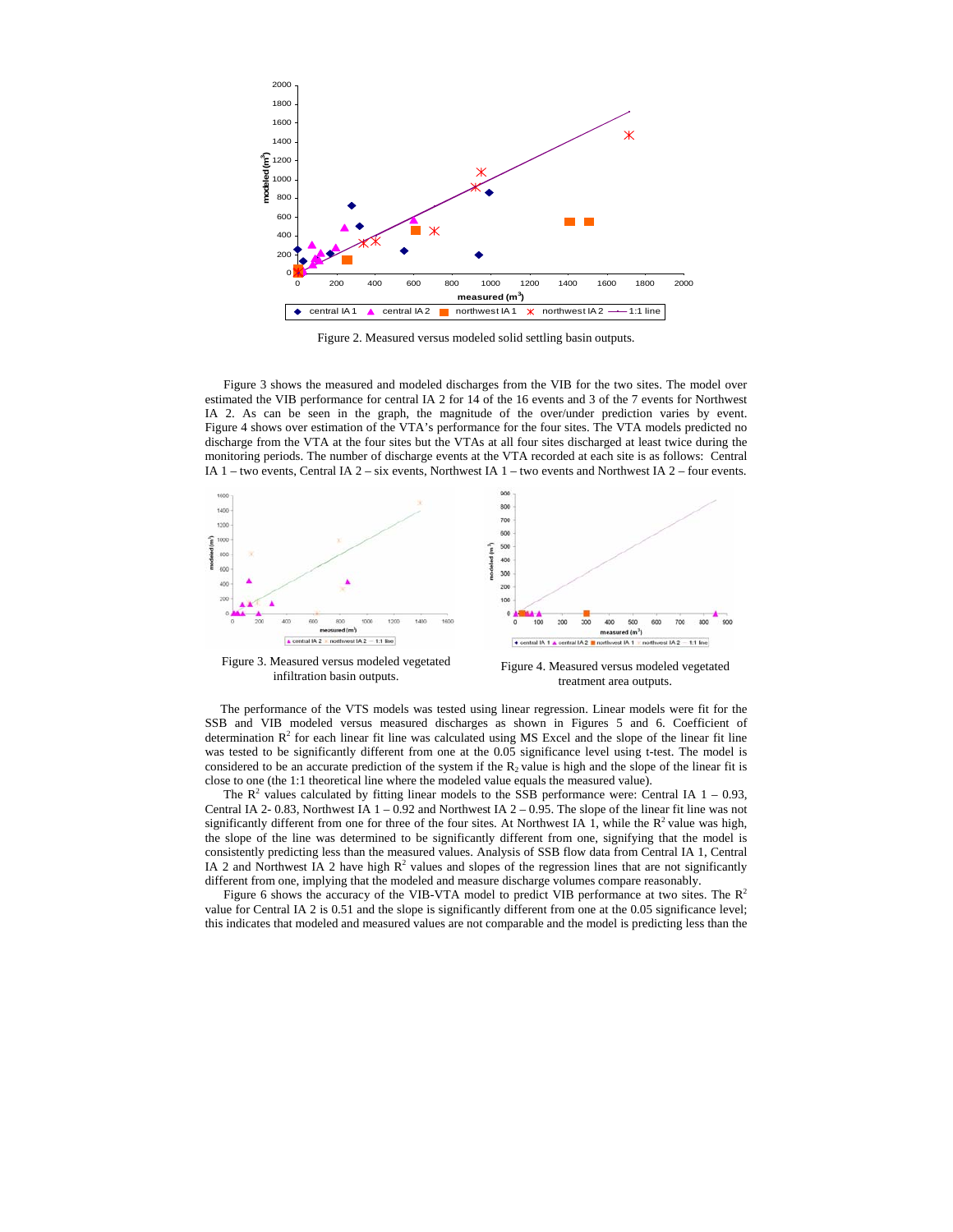measured for most of the events. In the case of Northwest IA 2, the slope of the regression line is not significantly different from one, but the  $R<sup>2</sup>$  is only 0.42 implying inconsistent performance of the model compared to the measured values. Initial lack of well established vegetation on the VIBs may be a factor in the model's overestimation of the VIB performance.

There is no relationship between the measured and modeled VTA discharge outputs because the model did not predict discharge events for the four sites during the monitoring period.



*Comparison of mass of nutrients*: The VTS models determine the concentration of nutrients leaving the SSB depending upon the settling basin capacity and type of feedlot surface. The SSB's for the four sites are designed to store a 12 cm rainfall. All the sites have earthen feedlots except Northwest IA 2 which has a concrete feedlot. Table 4 compares the nutrient concentration assumed by the VTS models to the average nutrient concentration released per event during the monitoring period.

|                                        |                    |                                                                  |                           | released from the solid settling basin |                             |                             |
|----------------------------------------|--------------------|------------------------------------------------------------------|---------------------------|----------------------------------------|-----------------------------|-----------------------------|
| Modeled nutrient concentration assumed |                    | Average measured nutrient concentration released from SSB (mg/L) |                           |                                        |                             |                             |
| from SSB (mq/L)                        |                    |                                                                  |                           |                                        |                             |                             |
| <b>Nutrients</b>                       | Earthen<br>feedlot | Concrete<br>feedlot                                              | Central IA 1<br>(earthen) | Central IA 2<br>(earthen)              | Northwest IA 1<br>(earthen) | Northwest IA2<br>(concrete) |
| <b>TKN</b>                             | 135                | 200                                                              | 462                       | 112                                    | 1024                        | 985                         |
| Ammonia                                | 100                | 150                                                              | 151                       | 35                                     | 239                         | 354                         |
| Total<br>Phosphorous                   | 60                 | 90                                                               | 96                        | 30                                     | 137                         | 150                         |
| <b>Total Solids</b>                    | 4000               | 6000                                                             | 10387                     | 4069                                   | 22895                       | 16339                       |
| COD                                    | 5300               | 7950                                                             | 9045                      | 2221                                   | 24378                       | 18541                       |

Table 4. Comparison of the modeled and measured nutrient concentration

The nutrient concentrations assumed by the VTS models are typically lower than the nutrient concentration released from the SSB at the four sites. The nutrient concentrations released from the SSB of Northwest IA 2, Central IA 1 and Northwest IA 1 are much greater than the concentration assumed by the model for concrete and earthen feedlots. The nutrient concentrations released from the SSB of Central IA 2 are relatively close to the concentration assumed by the model when compared to the other sites. This effect is likely due to the placement of round bales around the settling basin outlet by the producer to slow down the flow and reduce the solids leaving the basin. This design modification is not accounted for by the model. For a more detailed description of settling basin performance, see Moody et al., 2007, a companion paper to this document.

Total nutrient mass discharged from the VTA at each site during the monitoring period is compared against the nutrient mass discharge predicted by the VTS models (figure 7). The VTS models predicted no release of nutrients from the VTS because the model did not predict any VTA discharge events during the monitoring period. Total mass of nutrients released from the VTS at Central IA 2 is higher compared to the other sites because more discharge events occurred at this site. The release of nutrients from the system is dependent on the discharge event from the VTS.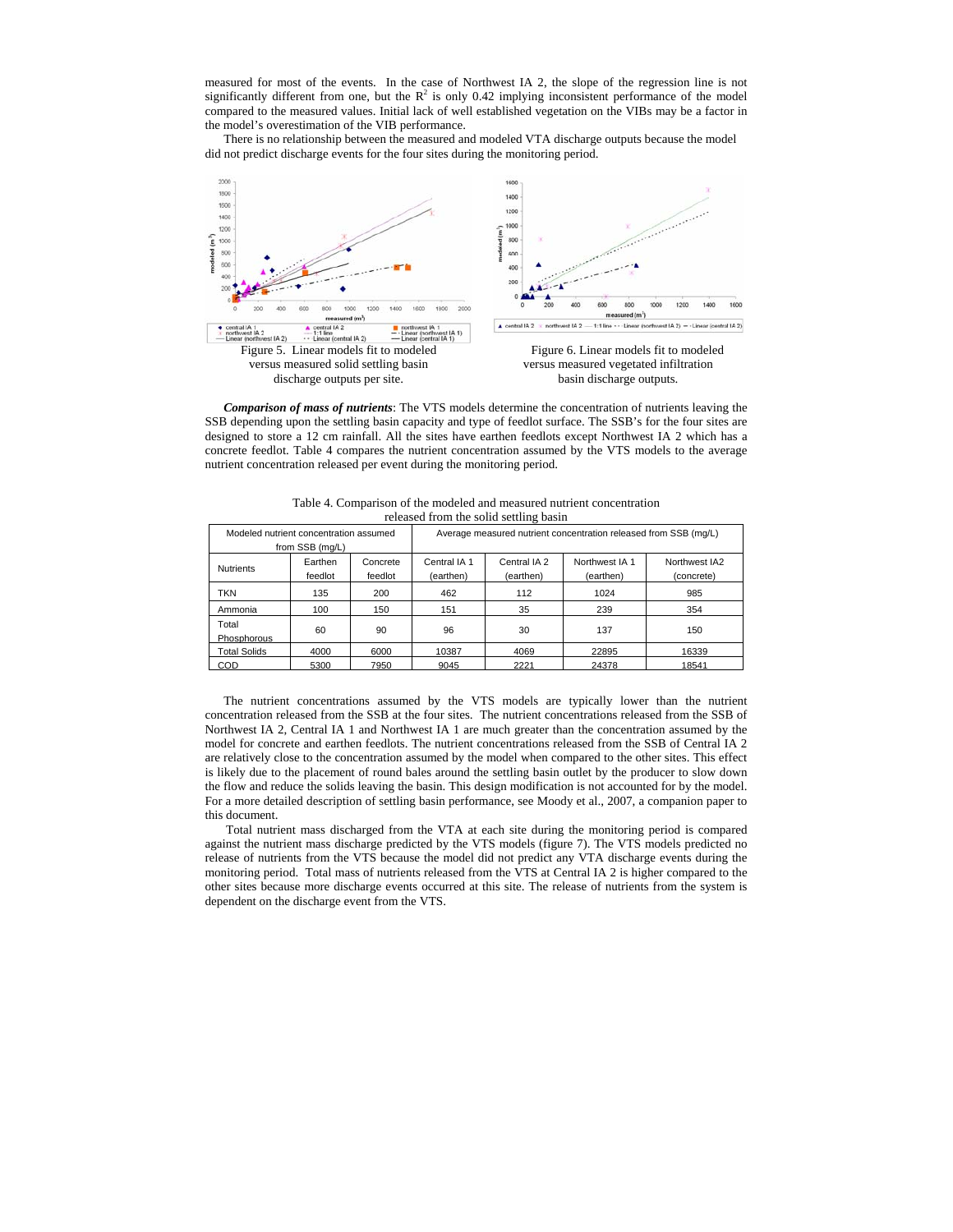

Figure 7. Comparison of measured and modeled pollutant mass discharge from the system for each site

#### **Discussion**

The measured pollutant concentrations leaving the SSB are greater than predicted by the model. This has resulted in higher pollutant concentrations in the subsequent components of the system. The increased mass discharge from the VTA (figure 7) could be a result of either high nutrient concentration in the discharge or high flows exiting the VTA. The potential sources for the difference between the measured and modeled flow volumes from the VTA at each site are: SSB performance for each site (either low attenuation of flow or low solids retention), poor infiltration within the VTA during both dry and saturated conditions (creating higher than predicted flows off the VTA system), channeled flow in the VTAs, inability of the model to simulate flow under saturated conditions due to a large rainfall event or successive small rainfall events, and sensitivity of the VTS models to the soil hydraulic properties. In other words, the difference in the modeled and measured results can be due to the inability of the VTS models to simulate the flow in the system at the four sites or due to physical components in the systems that control the runoff. Further evaluation of additional data is underway to identify and address these issues. Moreover, long term monitoring of the sites may produce more consistent results.

#### **Conclusion**

The measured data collected from initial monitoring of the four sites was compared to the data predicted by the vegetated treatment system (VTS) models. The comparison was done in two parts: comparison of the discharge volume released from each component of the VTS and comparison of the mass of nutrients released from the VTS. The comparisons were completed to evaluate the performance of the VTS models. The ISU VTS models over estimated the performance of vegetated treatment areas (VTAs) at all four sites. The VTS models also over estimated the vegetated infiltration basin (VIB) performance for the two sites with VIBs. Linear models fit to the modeled versus measured VIB outputs resulted in  $R^2 = 0.51$  for Central IA 2 and 0.42 for Northwest IA 2. Scattering of points around the regression lines indicates a weak linear relationship between the measured and modeled VIB outputs.  $R^2$  of 0.92 and the slope of the regression line being significantly different than one indicate that the model is consistently over estimating the solid settling basin (SSB) performance for Northwest IA 1. The  $R^2$  values of 0.93, 0.83 and 0.95 for Central IA 1, Central IA 2 and Northwest IA 2 and slope not being significantly different from one show that measured and modeled SSB discharge volumes for these two sites compare reasonably well. Therefore, a mixed trend was observed in the model's performance for predicting flow from the SSB. The concentration nutrients released from the SSB is much higher than the concentration predicted by the VTS models. The total mass of nutrients released from the system at four sites could not be compared to the modeled values, as model did not predict discharge from the VTA for the four sites during the monitoring period.

#### **References**

Koelliker, J.P., P.H. Magnes, R.I. Lipper. 1975. Modeling the performance of feedlot-runoff control facilities. Trans of ASAE. 18(6):1118-1121.